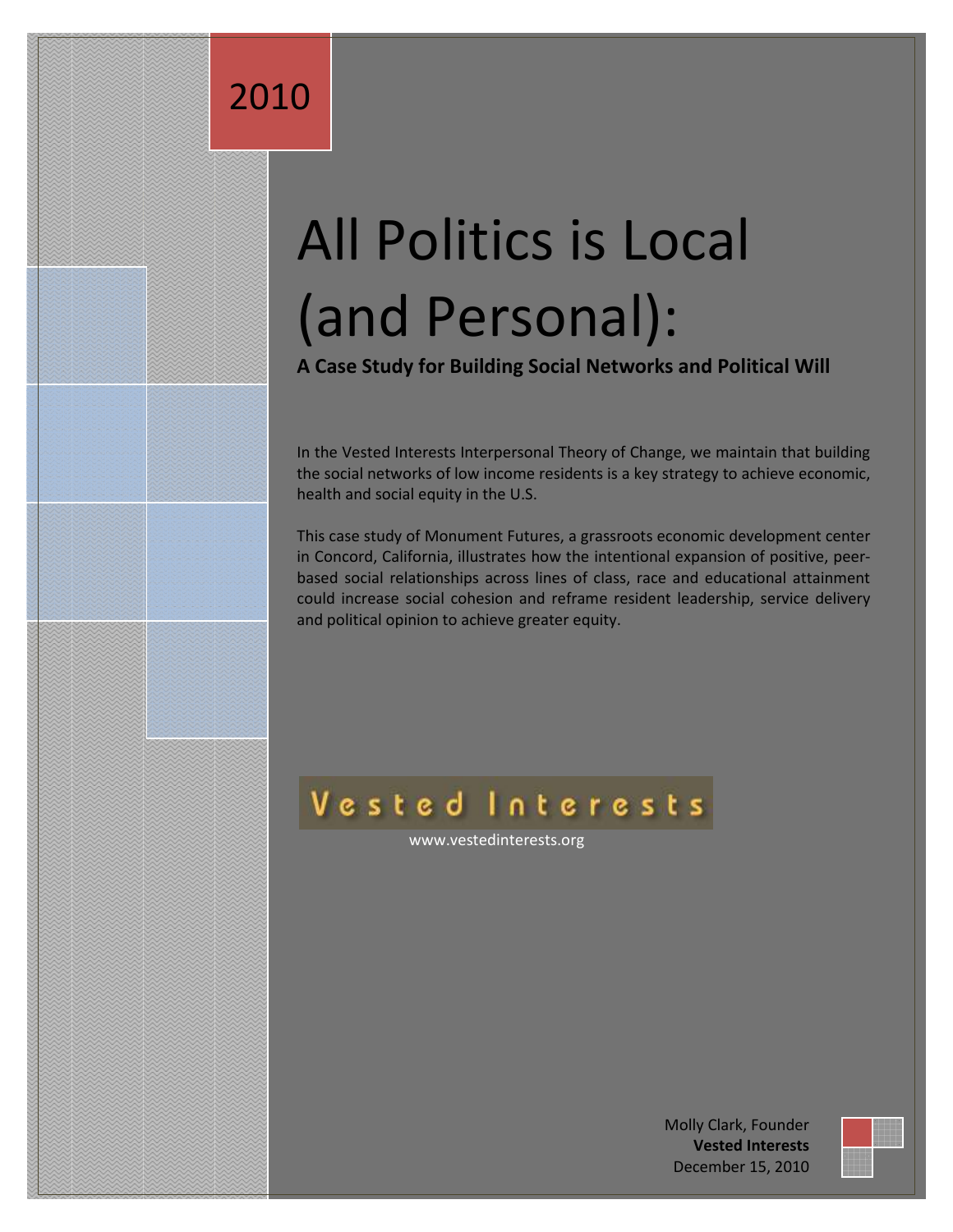### **Introduction: All Politics is Local (and Personal)**

In the Vested Interests Interpersonal Theory of Change, we make the case that building the social networks of people who live in low income communities must play a central role in the social equity movement. Personal ties and community bonds, not social services, are the critical path for low income people to get themselves out of poverty, and are the most dependable way to build broad-based political support for more equitable economic, health and social policies.

The expansion of social ties is work that must start at the local level, where personal relationships and human empathy can often trump more abstract notions like cultural bias, political ideology, religious conviction or academic theory as motivators for interpersonal and political behavior.<sup>1</sup>

The following case study illustrates what happened in the low income Monument Corridor neighborhood of Concord, California as Monument Community Partnership (MCP), a cross-sector community collaborative, moved from a service-driven to a relationship-driven approach to social change. Within MCP, we created models that intentionally expanded the social networks of low income residents across lines of class, race and educational attainment, and worked to restructure social hierarchies within those networks. We found that by strengthening the social infrastructure of the community first, it created essential preconditions that allowed other interventions—such as resident leadership development, expansion of resources and political action—to take root and flourish, accelerating the progress toward economic, health and social equity at the local level.

Some benefits of this approach included:

 $\overline{a}$ 

- $\triangleright$  Residents' expanded personal connections within and outside of the Monument community acted as conduits for reciprocal information and resource sharing.
- $\triangleright$  As new social organisms, social networks that encompassed low income residents, service providers, local business owners and government officials as equals generated innovative, costeffective solutions to community problems that none could have achieved independently.
- $\triangleright$  Armed with good information and expanded social contacts, community services and resources were increasingly demand-driven or created by residents, and therefore often valued more highly and utilized more heavily.
- $\triangleright$  The expanded social network of residents and other stakeholders acted as conduits to redefine social norms and the terms of inclusion of some of the City's most marginalized residents—day laborers and undocumented immigrants, among others—as valued peers, problem-solvers and community benefactors.

 $^1$  For instance, a May 29, 2009 Gallup Poll cites personal relationships as a major factor in support for gay marriage: "[Though v]iews of gay marriage are strongly related to ideology. … Further analysis reveals that, when controlling for ideology, those who know someone who is gay or lesbian are significantly more supportive of gay marriage than are those of the same political persuasion who do not personally know someone who is gay or lesbian."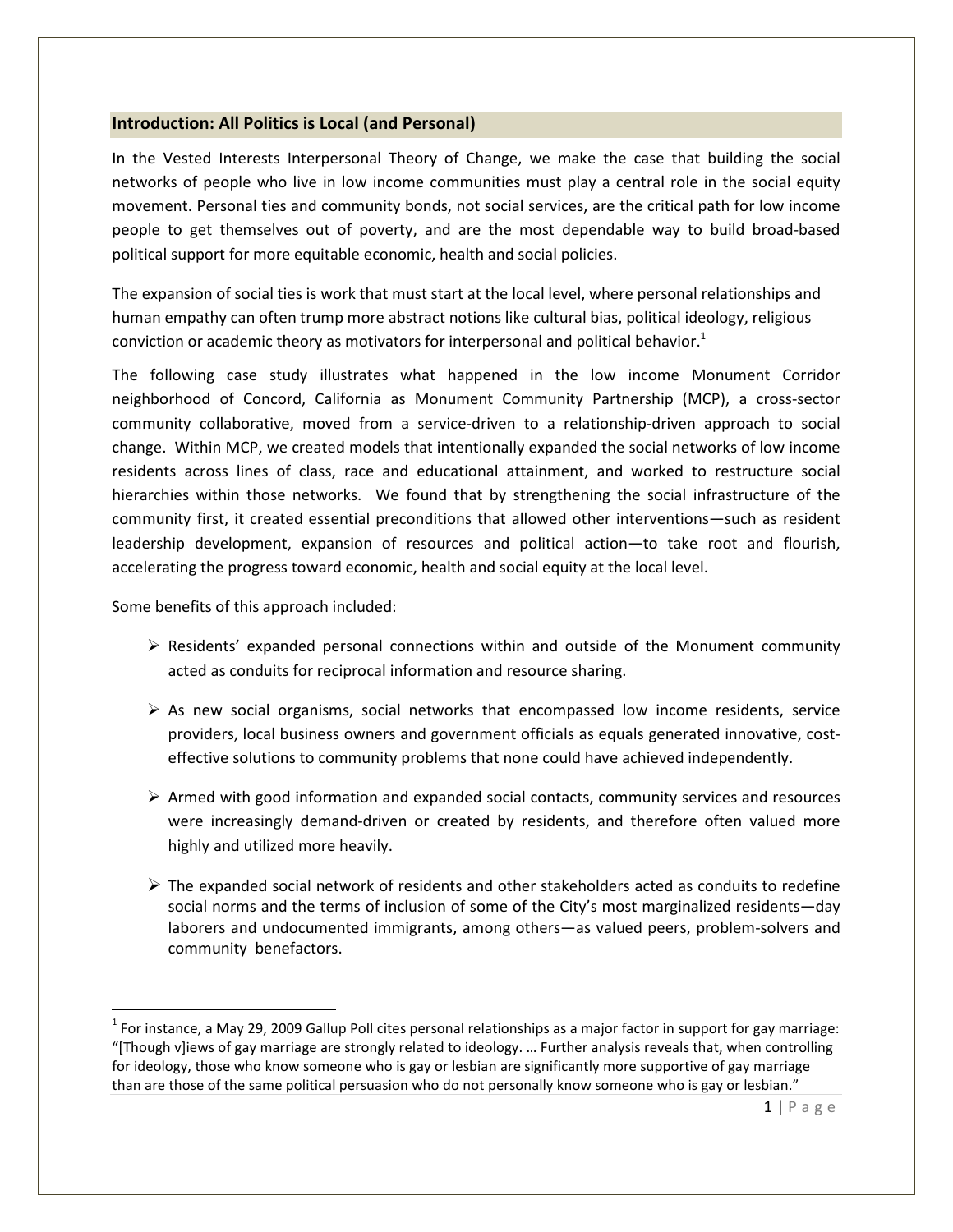#### **Concord Tackles a Familiar Problem in an Unfamiliar Way**

In the first half of 2003 city officials in Concord, California were struggling with an inflammatory issue concerning the city's diverse, economically challenged Monument Corridor community: What to do about a failing day labor center known as Monument Labor Works.

The Center had been started in 2000 as one of the first projects of a new cross-sector community collaborative, Monument Community Partnership. It was created in a last-ditch effort to address longstanding complaints by business owners and residents about the increasing numbers of Latino men searching for work along Monument Boulevard. Supported by seed funding from the city and dues paid by members, during its first year Monument Labor Works incorporated as an independent 501(c)(3) nonprofit and had some initial success in engaging both laborers and employers to meet at the Center rather than hire from the streets.

But things quickly began to deteriorate, and by 2003 Monument Labor Works had become a lightning rod for protest from all quarters. Neighboring homeowners complained about disorderly behavior. The windowless un-air conditioned warehouse housing the Center was sweltering and filthy, and equipment, toilet paper and other supplies routinely disappeared. Disenchanted workers stopped paying dues and returned to the street. The City was under siege from some to de-fund the organization, while advocates argued that the Center's core problem was under-funding. At one particularly rancorous City Council meeting, City Council Members, feeling at the end of their rope, turned the tables, asking why the business community and faith groups weren't stepping up to help solve this difficult problem.

Just as things were coming to a head, a group of resident leaders affiliated with MCP, known as the Neighborhood Action Team (NAT) Facilitators, decided to get involved. Day laborers, it turned out, were seen as outsiders even by other Latino residents in the neighborhood. So the NAT facilitators started with some questions that no one else had thought to ask: Who are the day laborers? What are their goals? What do *they* think should happen to the Center? *How do we include them as part of our community?*

As their first step to build relationships with these men, NAT facilitators conducted surveys to learn more about their backgrounds and motivations, and their views about the Center, which yielded some unexpected and eye-opening information. Next, in collaboration with a volunteer facilitator and others from MCP, they took the lead in organizing a series of meetings that included, for the first time ever, key stakeholders in this difficult issue: day laborers, the Concord police, city officials, other Latino residents, and members of the neighborhood association that opposed the Center. Here, hot button issues such as documentation status, problems at the Center, perceptions of disorder, and racial prejudice were put on the table and candidly discussed.

Within two months, the group had come to consensus: the Center was worth saving, but only if it became an economic development center that served everyone in this economically challenged community—day laborers, as well as other Latino residents, Anglos, women, seniors, youth. Program goals were outlined by the workers and other residents. Renamed Monument Futures, the organization had a new vision of success: **For the Monument Corridor neighborhood to become a connected**